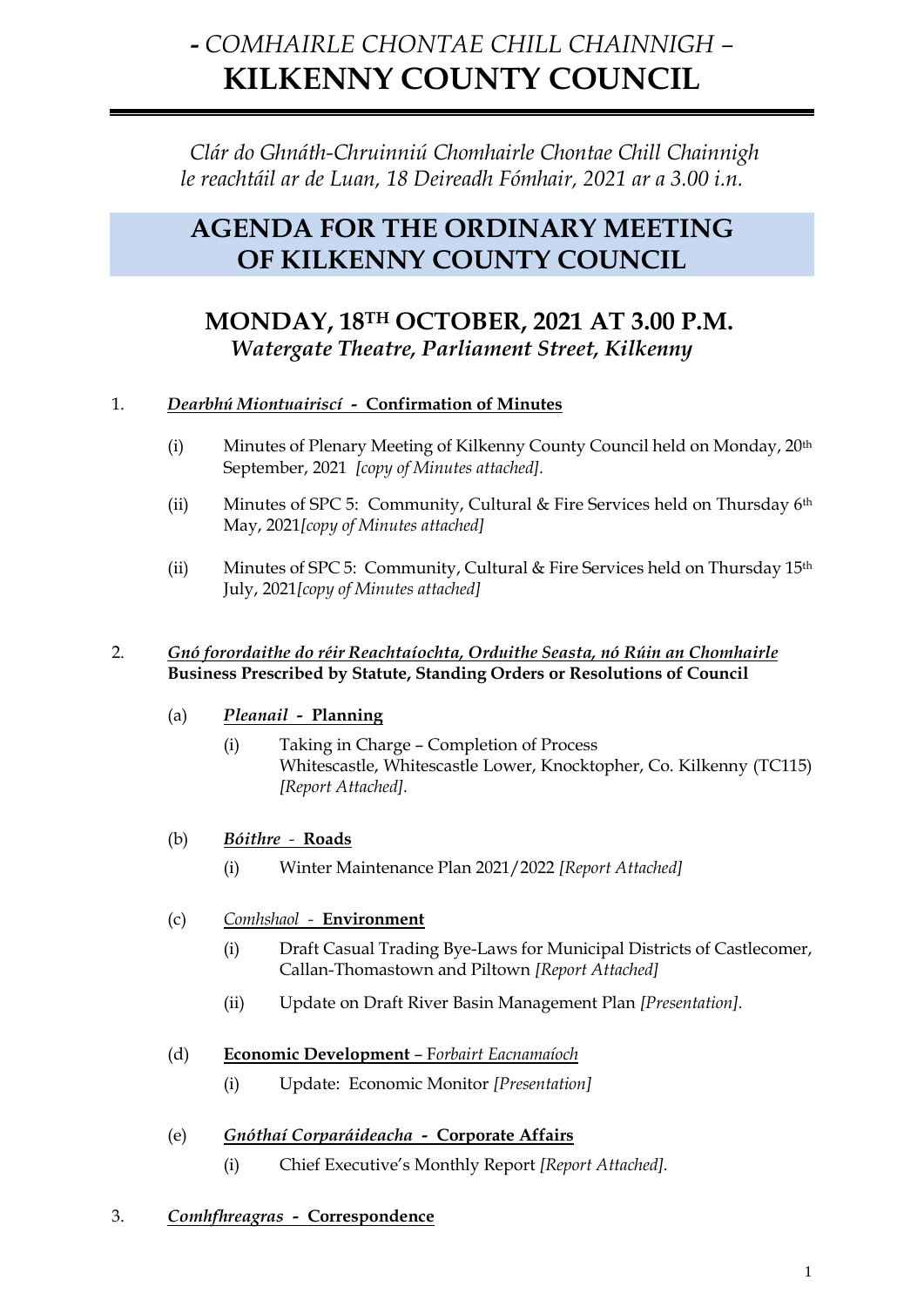# 4. *Gnó ar athló ó chruinniúroimhe seo -* **Business adjourned from a previous Meeting**

# 5. *Dátaí agus Amanta do chruinnithe a shocrú -* **Fix Dates & Times of Meetings**

(i) Schedule of Meetings *[Report Attached].*

#### 6. *Plé ar Thuairiscí agus Moltaí ó Choistí an Comhairle* **Consideration of Reports & Recommendations of Committees of the Council**

- (i) Report of SPC 5: Community, Cultural & Fire Services held on Thursday 6th May, 2021*[copy of Minutes attached]*
- (ii) Report of SPC 5: Community, Cultural & Fire Services held on Thursday 15th July, 2021*[copy of Minutes attached]*

# 7. *Gnó Eile romhainn i bhFógra reachtála an Chruinnithe -* **Other Business set forth in the Notice convening the Meeting**

# 8. *Oideachas agus Oiliúint -* **Education & Training**

(i) Conferences – Request for approval to attend as per circulated list *[Attached].*

# 9. *Gnótha ag éirí as Miontuairiscí -* **Matters Arising from Minutes**

# 10. *Aon Ghnó Eile -* **Any Other Business**

### 11. *Fógraí Rúin -* **Notices of Motion**

### **14 (21) Cllr. Pat Dunphy**

"That Kilkenny County Council call on the Minister for Climate Action, Communications and Transport, Mr Eamon Ryan TD, to stop the roll out of 5th generation cellular technology across the country until the system can be vetted and proven safe. Apart from safety concerns, this system is giving rise to a lot of masts appearing in a lot of places without proper analysis of where the best positions are. They should be kept well away from populated areas.

The question has to be asked are providers following the guidelines in the Kilkenny County Development Plan which says that:

- (a) the alternative sites considered and why the alternatives were unsuitable;
- (b) the number of existing masts within a County;
- (c) the long-term plans of the developer in the County and the potential for further masts;
- (d) the plans of other promoters and any prior consultations which the developer may have had with other mast owners;
- (e) all technology shall comply with the strictest environmental quality requirements, including the latest International Commission on Non‐Ionizing Radiation Protection (ICNIRP) guidelines and mitigate adequately against the potential to impact negatively on human health and wellbeing.

It does seem that if a provider owns a site in a built up area then they apply for a mast on that site as they own the site without showing that alternative sites were looked at. Kilkenny County Council call on the Minister to include points A to E in legislation to ensure those steps are carried out by providers".